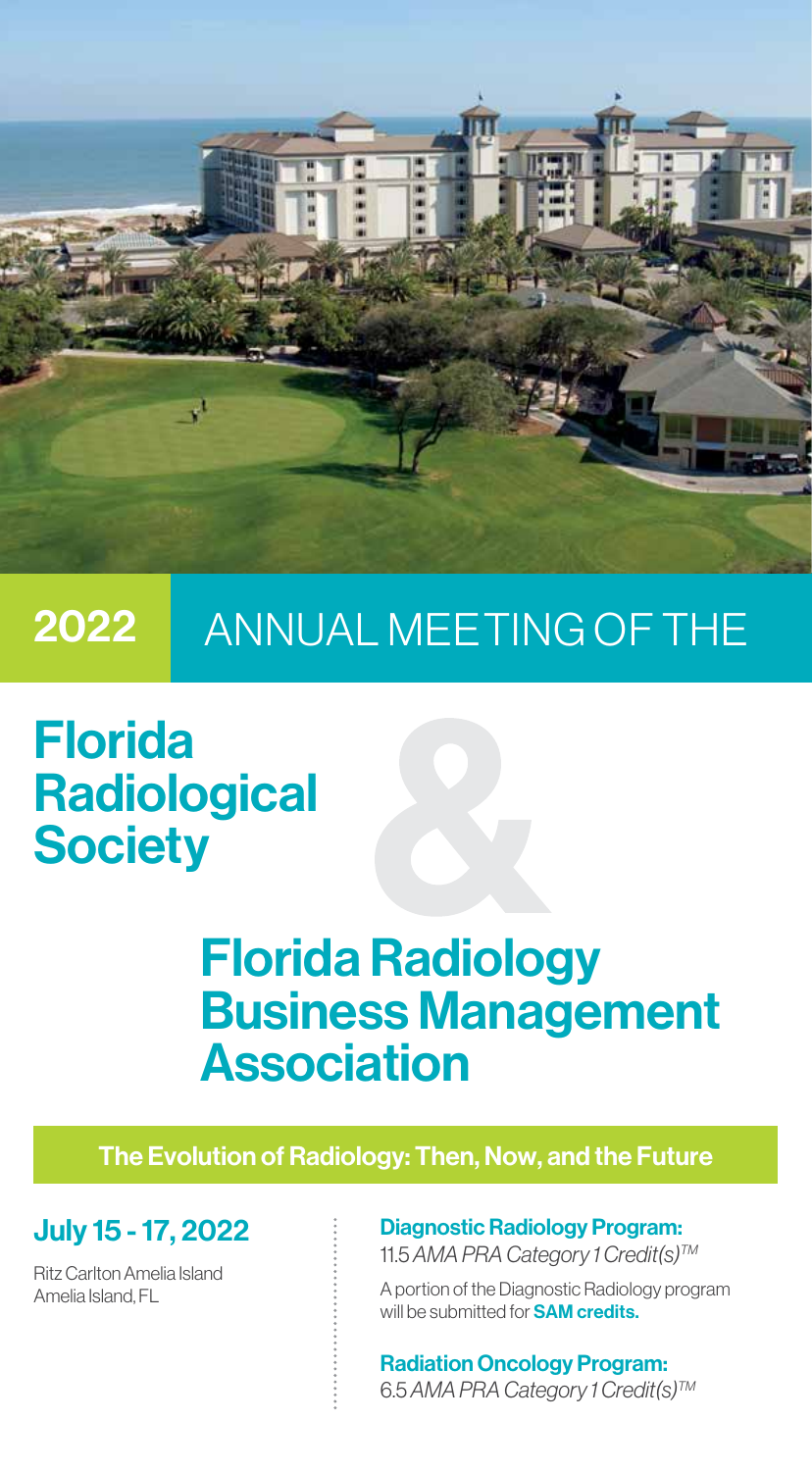

## DIAGNOSTIC RADIOLOGY PROGRAM

#### ABOUT THE SCHEDULE

The 2022 Annual meeting of the FRS & FRBMA will focus on intermediate-term strategies for competing and succeeding in the US radiology marketplace, with an emphasis on important past trends on expected practice in 2022 and beyond. This year's theme is "The Evolution of Radiology, Then, Now and the Future." The meeting will kick off with the inaugural FRS Foundation Fundraiser, a Beach Fun Run and Walk, on Friday morning. The fun continues Friday evening as exhibitors and members come together for the popular Wine and Cheese Reception in the Exhibit Hall. We are always very grateful for the exhibitors' support of the FRS and the FRBMA and appreciate the opportunity to thank them personally. There are additional opportunities to interact with the exhibitors on Saturday as the breakfast and coffee break will be held in the Exhibit Hall, and lunch with the exhibitors allows for continued discussion and interaction.

The FRBMA Session begins on Friday afternoon and notable speakers include Richard L. Duszak, M.D., FACR, FRBMA ("Radiology Management Keynote Address"), Lawrence R. Muroff, M.D., FACR ("Two Critical Strategies That Are Almost Never Implemented By Radiology Groups"), and Ted Burnes ("Update of Legislation that Effects Healthcare"). The FRBMA joins the FRS Diagnostic General Session on Saturday morning with an outstanding lineup of nationally recognized speakers. The FRS Session will be highlighted by our annual series, The **Steven G. Miles, M.D., FACR, Radiology Keynote Socioeconomic Address**, featuring Dr. Frank J. Lexa ("The Next Ten Years and the Sustainability of US Radiology") and The **Philip S. Cook, M.D., FACR, FSIR Strategic Issue Lecture**, featuring Paul J. Chang, M.D., FSIIM, ("Machine Learning and Artificial Intelligence in Radiology: A Reality Check.")

Saturday afternoon will feature the **Dr. Lawrence R. Muroff Radiology Leadership Lecture** and W. Kenneth Davis, Jr, JD will present "The Structural Nuances of Current Radiology Practices." There will also be breakout sessions for Radiation Oncology and the Resident and Fellow Section on Saturday. The **Gold Medal Reception** and **Cocktail Party**, our marquee event, will be held early Saturday evening to honor the FRS Gold Medal recipient, the FRBMA Above and Beyond Award, and The LaDonna Nichols Lifetime Achievement Award recipient. Other outstanding FRS and FRBMA members will be recognized for their contributions to the practice of radiology throughout the year. An early start time for this event allows attendees and exhibitors the opportunity to enjoy the rest of the evening on their own.

Sunday, begins with the **Charles D. Williams, M.D., FACR Legacy Lecture and Breakfast,** presented by Dr. Joseph Cernigliaro ("Abdominal Imaging: Past, Present and Future") and is followed by the **Clinical Keynote Lecture**, presented by Dr. Beverly G. Coleman ("Radiology: Out of the Darkness into the Light with Perspectives from a Fetal Consultative Practice").

#### TARGET AUDIENCE

This CME activity is structured as a practical teaching course for diagnostic imaging physicians, radiation therapy physicians, and their business managers. It should also benefit radiologists, radiation oncologists, and nuclear medicine physicians, as well as other physicians who supervise and interpret these studies.

#### SCIENTIFIC SPONSOR

Educational Symposia

## EDUCATIONAL OBJECTIVES

Attendees should, at the completion of this course, be able to:

- Evaluate current socioeconomic issues facing radiologists, radiation oncologists and radiology business managers and how to prepare for change.
- Learn about technology and payment trends that will significantly impact radiology over the next decade.

• Learn to be a better clinician and leader. *No special educational preparation is required for this CME activity.*

#### **ACCREDITATION**

**Physicians:** This activity has been planned and implemented in accordance with the accreditation requirements and policies of the Accreditation Council for Continuing Medical Education through the joint providership of Educational Symposia and the Florida Radiological Society.

Educational Symposia is accredited by the ACCME to provide continuing medical education for physicians. Educational Symposia designates this live educational activity for a maximum of 11.5 *AMA PRA Category 1 Credit(s)TM*. Physicians should claim only the credit commensurate with the extent of their participation in the activity.

#### **Self Assessment Modules (SAMs):**

Educational Symposia has been granted Deemed Status by the American Board of Radiology (ABR). This allows Educational Symposia to develop and implement SAMs that satisfy ABR Part II MOC requirements.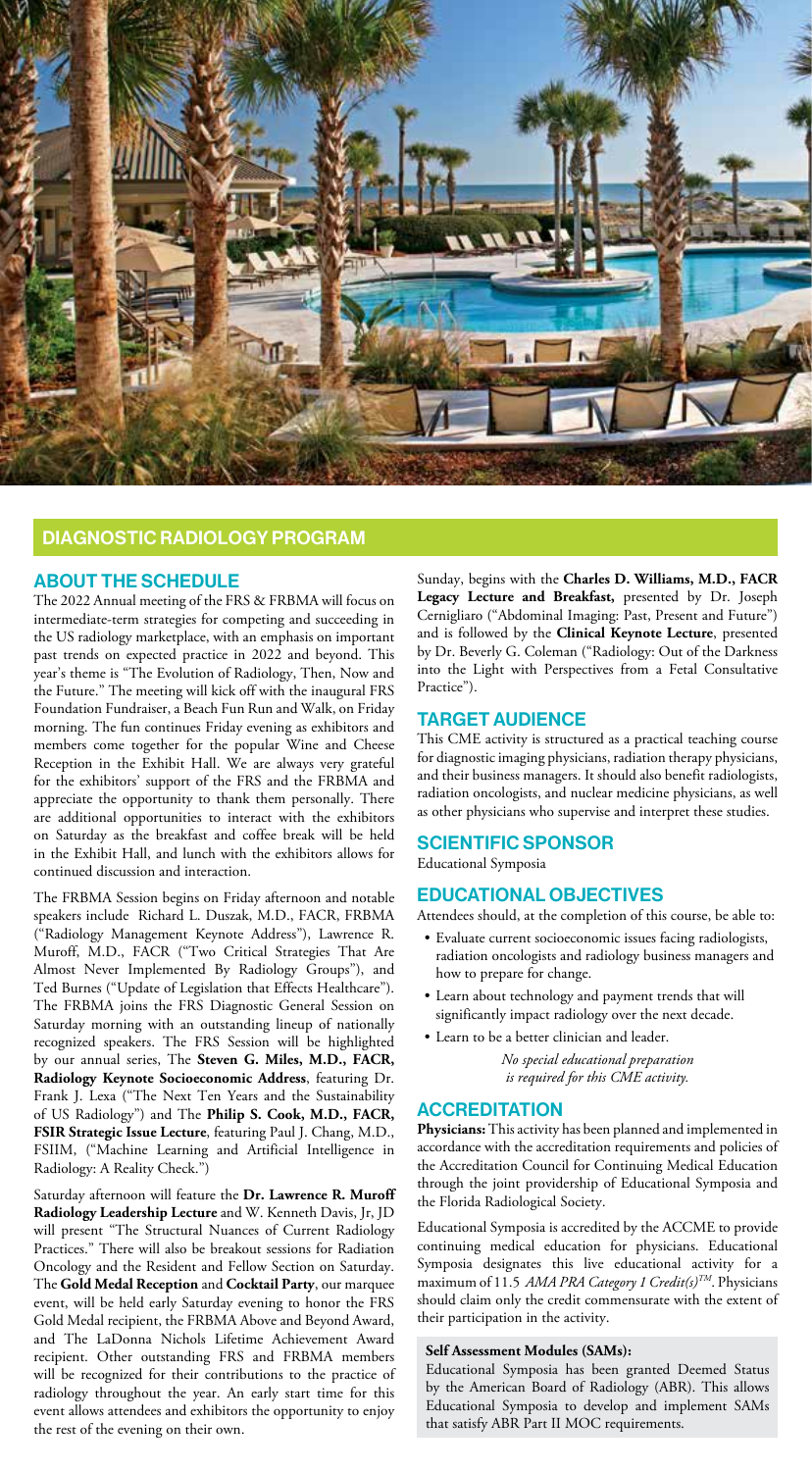



## RADIATION ONCOLOGY PROGRAM

## ABOUT THE MEETING

The Radiation Oncology session will include presentations from both attending faculty and residents. Presentations will review important issues including the evolving role of radiation therapy in hematologic malignancies, the use of proton therapy in skull-based malignancies, prostate cancer disparities in the precision medicine era, and creative problem solving in GYN brachytherapy as well as provide an update on the radiation oncology alternative payment model.

## TARGET AUDIENCE

This symposium is structured as a practical teaching course for radiation oncologists in academic and community practice.

#### SCIENTIFIC SPONSOR

Educational Symposia

## **ACCREDITATION**

**Physicians:** This activity has been planned and implemented in accordance with the accreditation requirements and policies of the Accreditation Council for Continuing Medical Education (ACCME) through the joint providership of Educational Symposia and the Florida Radiological Society. Educational Symposia is accredited by the ACCME to provide continuing medical education for physicians.

Educational Symposia designates this live activity for a maximum of 6.5 *AMA PRA Category 1 Credit(s)TM*. Physicians should claim only the credit commensurate with the extent of their participation in the activity.

## EDUCATIONAL OBJECTIVES

Attendees should, at the completion of this course, be able to:

- Understand the current role of radiation therapy in hematologic malignancies.
- Recognize the role of high-dose conformal proton radiotherapy for skull-based malignancies.
- Identify prostate cancer disparities in the precision medicine era.
- Find creative solutions for GYN brachytherapy.
- Learn recent updates on the radiation oncology alternative payment model.

*No special educational preparation is required for this CME activity.*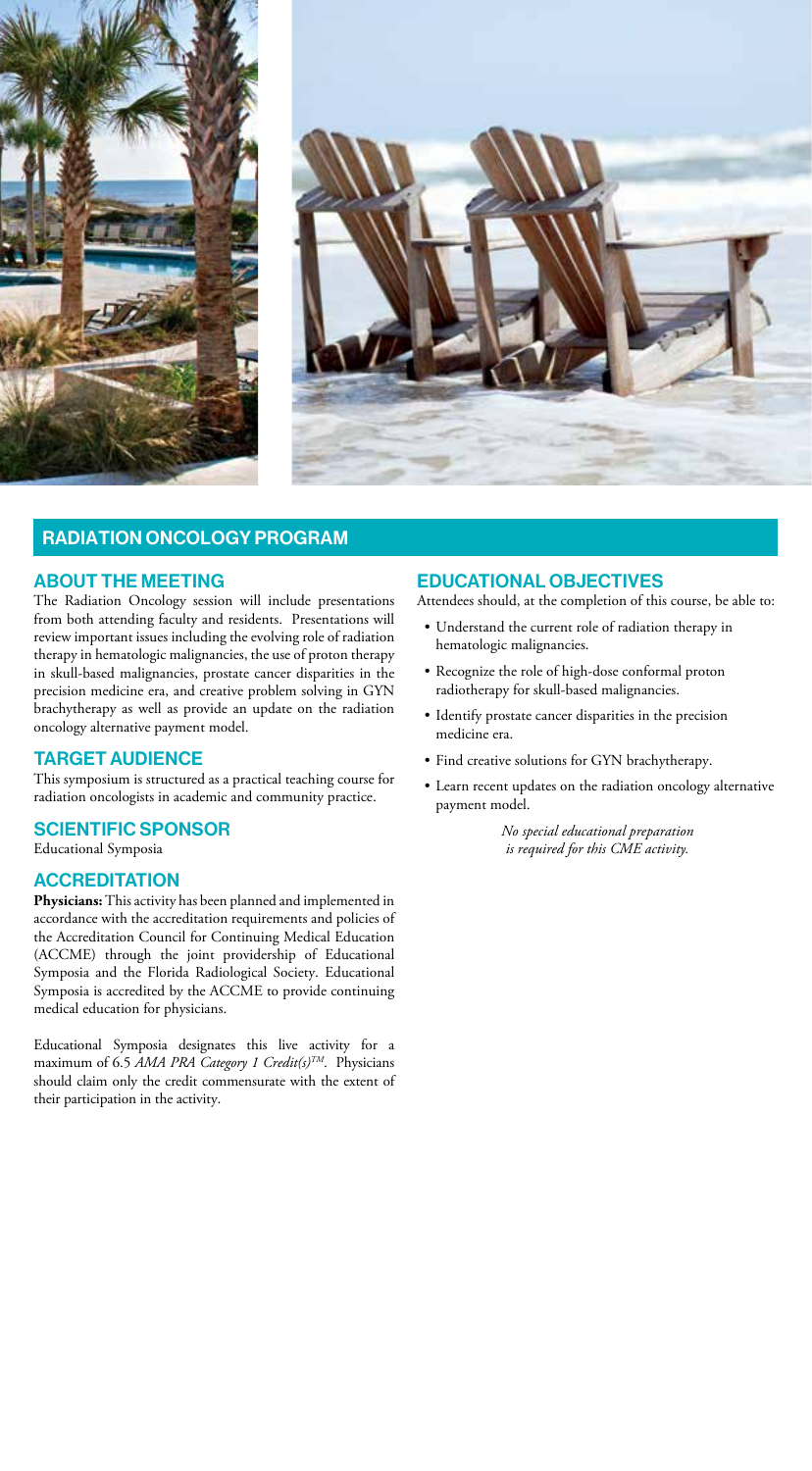

## 2022 FRS Annual Meeting Radiologists Job Fair

#### Sunday, July 17, 2022 • From 11:00 AM until 1:30 PM

First created in 2021, the Radiologist Job Fair was in response to requests from both Florida radiologists-in-training seeking employment and Florida radiology groups seeking to hire radiologists.

The 2021 FRS Inaugural Job Fair was well attended by both job seekers and six hiring radiology groups from radiology practices across the State of Florida. The Job Fair was so successful that it will be repeated at the 2022 FRS Annual Meeting.

The FRS Job Fair is open to all Florida radiology, radiation oncology and medical physics residents and fellows-intraining, as well as radiologists who are seeking lateral employment opportunities. Several hiring companies have already expressed interest in returning in 2022.

So plan on attending this hosted, professional, and informal Job Fair for both present and future Florida radiology positions. The event is structured to provide attendees the opportunity to hear from all of the hiring companies which is followed by ample time for networking with company representatives. Refreshments will be provided.

Separate registration for the event is REQUIRED and is FREE to all those seeking employment. Hiring employers interested in participating in the Job Fair may contact Lorraine Roger at lroger@edusymp.com for more information.

#### EARLY REGISTRATION is Suggested to Guarantee Your "Seat at the Table"!

## Contact Information

#### Florida Radiological Society

5620 West Sligh Avenue Tampa, FL 33634-4490 ph. (813) 806-1070 f. (813) 806-1071

Email: Lroger@flrad.org

Florida Radiology Business Management Association

Attn: Barbara F. Rubel MBA, FRBMA 1257 Pleasant Point Road Green Cove Springs, FL 32043

ph. (904) 657-2038 Email: Brubel@msnllc.com

## The FRS Educational Foundation • 5K Run & Walk • Friday Morning, July 15, 2022



The FRS Educational Foundation is pleased to announce the inaugural Beach Fun Run and Walk with all proceeds benefiting the educational programs supported by the FRS Educational Foundation (tax deductible entry fee/donation). The event is scheduled Friday morning, July 15th on the Ritz-Carlton Amelia Island property and presents the opportunity to support future leaders in the field of Radiology. Please join this event and perhaps you will be awarded an inaugural medal!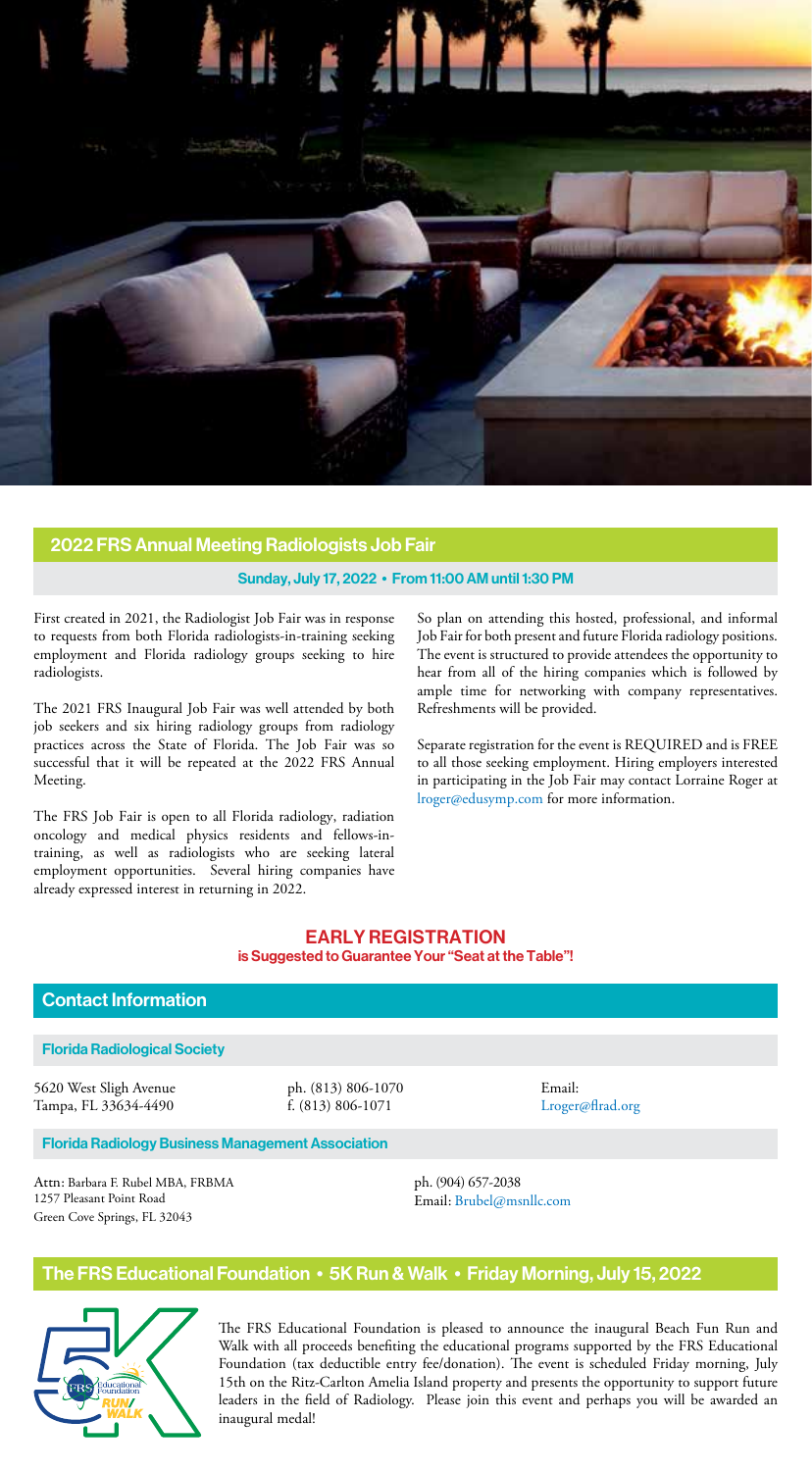

## FRS 2021 - 2022 Program & Education Committee

## FRS: President - Rajendra P. Kedar, M.D., FACR | FRBMA: President - John R. Detelich, CPA, MBA

Edem Chen, M.D. Diagnostic Radiology Program Chair

Phillip S. Cook, M.D., FACR, FSIR Program & Education Committee Chair

John R. Detelich, CPA, MBA FRBMA President

Rajendra P. Kedar, M.D., FACR FRS President

Berenice Leal, M.D. Resident & Fellow Section Program Chair

Jennifer L. Peterson, M.D. Radiation Oncology Program Chair

Barbara Rubel, MBA, FRBMA FRBMA Co-Program Chair

Jeff A. Younger, MHA, FACHE, FRBMA FRBMA Co-Program Chair

Gregg A. Baran, M.D., FACR Andrew W. Bowman, M.D. Joseph G. Cernigliaro, M.D., FACR Chintan Desai, M.D., FACR Daryl J. Eber, M.D. B. Nicholas Hatton, M.D. Douglas N. Hornsby, M.D. Patricia J. Mergo, M.D., FACR Tan-Lucien Mohammed, M.D. Richard L. Morin, Ph.D., FACR Lawrence R. Muroff, M.D., FACR Alan H. Porter, M.D., FACR Kurt F. Scherer, M.D. Daniel Singer, M.D., FACR Laura A. Vallow, M.D. Bradley White, M.D.

DISCLAIMER:The **FRS**& **FRBMA** and Educational Symposia (ESI) as planners and presenters of this meeting, and Professional Travel as the official travel agency for this meeting, claim no liability for the acts of any suppliers or the safety of any attendees while in transit to, from, or during this event or any optional activities. The total amount of liability, if any, for the **FRS**& **FRBMA** and Educational Symposia is limited to a refund of the registration fee, and Professional Travel's responsibility is limited to that of an agent.

ADA COMPLIANCE:The **FRS**& **FRBMA** and Educational Symposia wish to ensure that no individual with a disability is excluded, denied services, segregated or otherwise treated differently from other individuals because of the absence of auxiliary aids and services. If you need any auxiliary aids or services identified in the Americans with Disabilities Act, please contact our office at (813) 806-1000.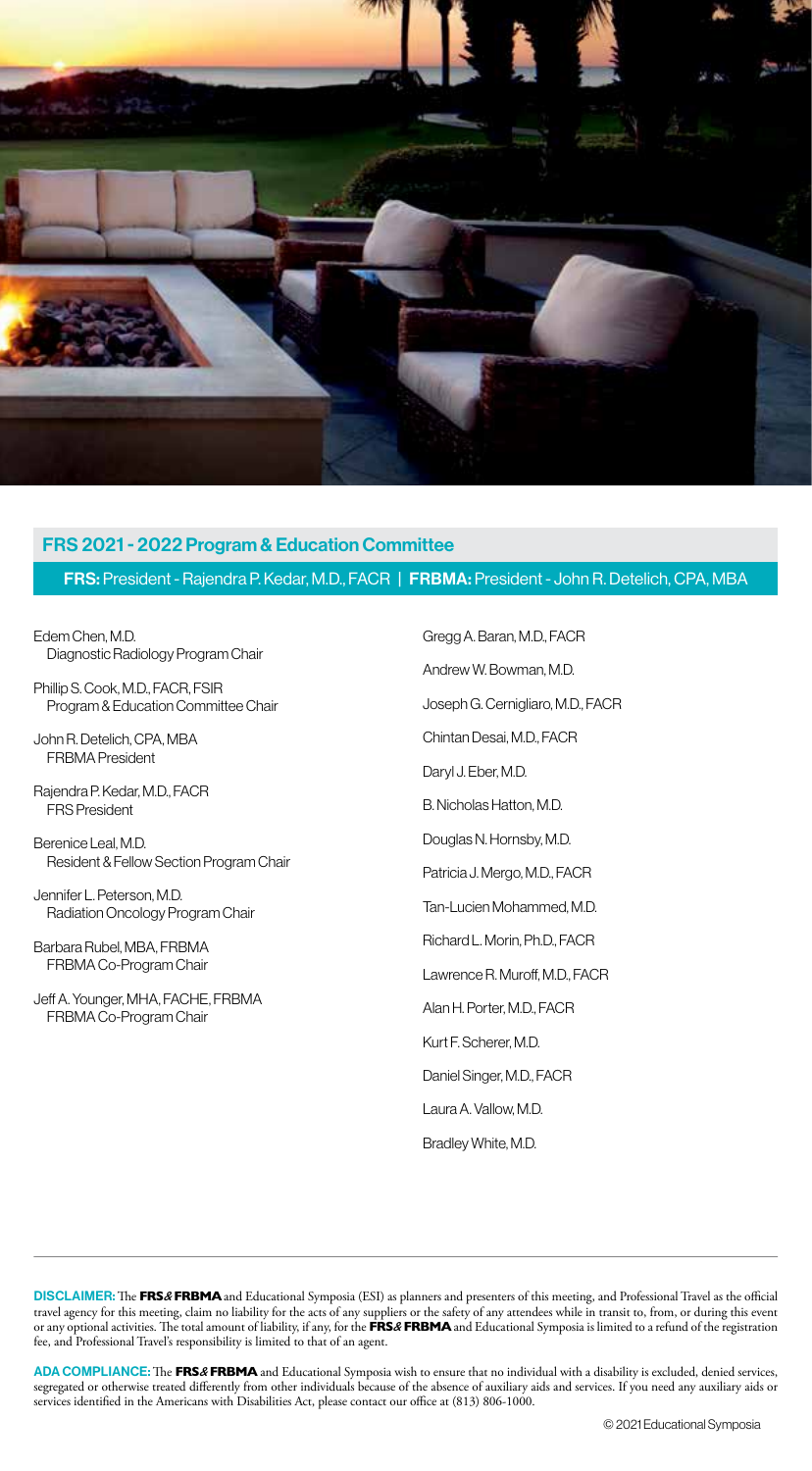## FRBMA & FRS Diagnostic Radiology Faculty

#### Jacqueline A. Bello, M.D., FACR

*Professor of Radiology and Neurosurgery Director of Neuroradiology Albert Einstein College of Medicine Montefiore Medical Center Bronx, NY Chair, ACR Board of Chancellors*

#### Ted Burnes, MPA

*Senior Director of Political Affairs American College of Radiology Washington, DC*

#### Joseph G. Cernigliaro, M.D., FACR

*Assistant Professor of Radiology Mayo Clinic Florida Jacksonville, FL*

#### Paul J. Chang, M.D., FSIIM

*Professor and Vice-Chair, Radiology Informatics University of Chicago School of Medicine Chicago, IL* 

#### Beverly G. Coleman, M.D., FACR

*Professor of Radiology Associate Chairman of Radiology Chief, Ultrasound Imaging Hospital of the University of Pennsylvania Philadelphia, PA Immediate Past President of the ACR*

#### W. Kenneth Davis, Jr., J.D.

*Partner, Katten Muchin Rosenman LLP Chicago, IL*

#### John R. Detelich, CPA, MBA

*CEO, Radiology Associates of Tallahassee Tallahassee, FL*

Alison Dudley *Lobbyist, Florida Radiological Society Tallahassee, FL*

#### Richard Duszak, M.D., FACR, FSIR, FRBMA

*Professor and Vice Chair for Health Policy and Practice Department of Radiology and Imaging Sciences Emory University School of Medicine Atlanta, GA*

#### Bradley Erickson, M.D., Ph.D.

*Associate Chair for Research, Director of the Radiology Informatics Lab Professor of Radiology and Biomedical Engineering, Mayo Clinic Rochester, MN*

#### Ryan M. Harvey, M.D.

*Chair, Radiology, Sarasota Memorial Hospital Vice President, Radiology Associates of Florida Sarasota, FL*

#### B. Nicholas Hatton, M.D.

*FRS President Adjunct Clinical Professor of Radiology University of Central Florida College of Medicine Orlando, FL Nuclear Medicine and Diagnostic Radiology Florida Hospital Daytona, FL*

#### R. Evans Heithaus, M.D.

*Associate Director of Vascular and Interventional Radiology University of Florida Gainesville, FL*

#### Radiation Oncology Faculty

#### Adam Holtzman, M.D.

*Assistant Professor University of Florida Proton Therapy Institute Jacksonville, FL*

## Brandon Mahal, M.D.

*Assistant Professor of Radiation Oncology Assistant Director of Community Outreach and Engagement University of Miami Health System Miami, FL*

#### Timothy Robinson, M.D., Ph.D. *Associate Professor*

*Associate Member, Moffitt Cancer Center Departments of Radiation Oncology and Biostatistics and Bioinformatics Section head: Hematologic Malignancies and Cellular Therapeutics Tampa, FL*

#### Ron Howrigon

*President Fulcrum Strategies Raleigh, NC*

#### Rajendra P. Kedar, M.D., FACR

*Associate Professor, USF Radiology Associates of Florida/ Tower Radiology/ Orion Tampa, Fl*

#### Frank J. Lexa, M.D., MBA, FACR

*Professor and Vice Chair for Faculty Affairs Department of Radiology University of Pittsburgh Medical Center Pittsburgh, PA Chief Medical Officer The Radiology Leadership Institute Chair of the Commission on Leadership and Practice Development American College of Radiology*

#### Steven G. Miles, M.D., FACR

*Radiologist RIA Sr. VP and Chief Quality Officer Halifax Health Clinical Assistant Professor FSU College of Medicine Clinical Assistant Professor University of Florida College of Medicine Daytona, FL*

#### Lawrence R. Muroff, M.D., FACR

*President Emeritus, Imaging Consultants, Inc. Tampa, FL*

## Krishna Nallamshetty, M.D.

*President, Radiology Associates of Florida Director, Cardiothoracic Imaging Associate Professor, University of South Florida Tampa, FL*

## Tejal N. Patel, M.D.

*Senior Leader in Charge of Communications Envision Radiology Regional Medical Director, Envision Radiology Chairperson, Department of Radiology Osceola Regional Medical Center Kissimmee, FL*

#### John H. Rees, M.D., FACR

*Associate Professor of Radiology Associate Division Chief - Neuroradiology University of Florida College of Medicine UF Shands Hospital Gainesville, FL*

#### Richard B. Ruchman, M.D.

*Professor of Radiology University of Central Florida College of Medicine Chief of Radiology, AdventHealth Medical Group Radiology at Central Florida Orlando, FL*

#### Frederico Souza, M.D.

*Director of Radiology Clerkship at FIU Body Imaging and Oncology Imaging Radiology Associates of South Florida Baptist Health South Florida Miami, FL*

## Timothy J. Sweeney, M.D.

*Radiology Associates of Tallahassee Tallahassee, FL*

Jeff A. Younger, MHA, FRBMA, FACHE *Chief Executive Officer Preferred Radiology Alliance, PLLC Tampa, FL*

#### Mark R. Waddle, M.D.

*Assistant Professor of Radiation Oncology Mayo Clinic Rochester Rochester, MN*

#### Anamaria Yeung, M.D. *Assistant Professor*

*Department of Radiation Oncology University of Florida Gainesville, FL*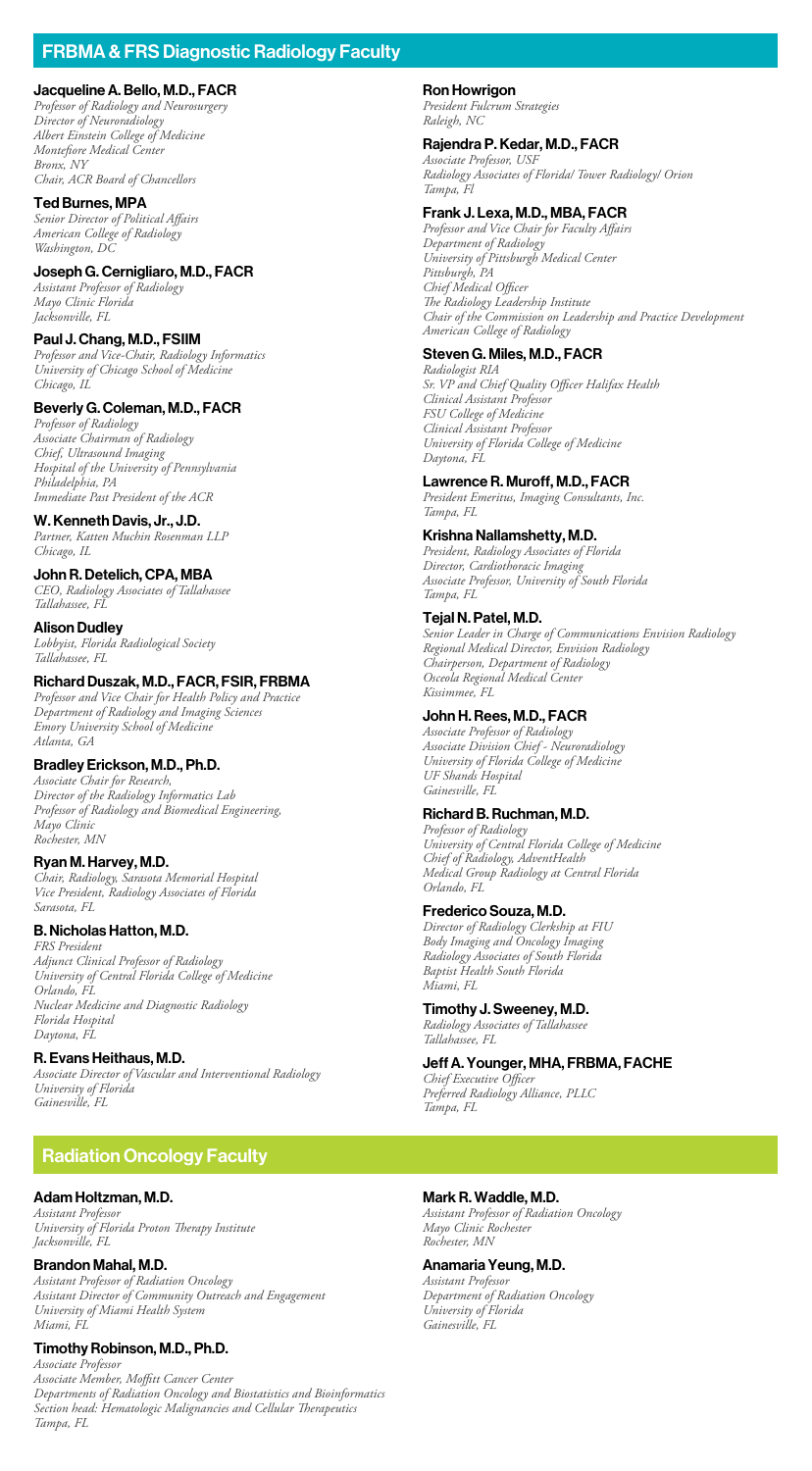## Diagnostic Radiology Program

#### THURSDAY, JULY 14, 2022

| 4:00 – 6:00 PM | FRBMA Board Meeting |
|----------------|---------------------|
|----------------|---------------------|

#### FRIDAY, JULY 15, 2022

| $7.30 - 9.30$ AM | <b>FRS Foundation Fundraiser:</b><br>Beach Fun Run & Walk |
|------------------|-----------------------------------------------------------|
| $10:00 - 11:00$  | FRS Program & Education<br>Committee Meeting              |
|                  | 11:00 - 2:00 PM FRS Board Meeting                         |
| $12:00 - 6:00$   | Registration                                              |

#### FRBMA Management Session of the FRS Meeting

| $2:00 - 2:15$ | <b>Break</b>                    |
|---------------|---------------------------------|
| $1:00 - 2:00$ | <b>Business Manager Updates</b> |

## Diagnostic Radiology Program

| $2:15 - 3:00$ | The State of US Healthcare<br>Ron Howrigon<br>Fulcrum Strategies                                            |
|---------------|-------------------------------------------------------------------------------------------------------------|
| $3:00 - 3:30$ | Update of Legislation that<br><b>Effects Healthcare</b><br>Ted Burnes, MPA<br>American College of Radiology |
|               |                                                                                                             |
| $3:30 - 3:45$ | Coffee Break                                                                                                |

#### 4:30 – 5:00 Two Critical Strategies That Are Almost Never Implemented By Radiology Groups- Academic or Private Practice  *Lawrence R. Muroff, M.D., FACR*

#### 5:00 End of FRBMA Session of the FRS Meeting

## 5:30 – 7:30 Wine and Cheese Reception in Exhibit Hall

## SATURDAY, JULY 16, 2022

## 7:00 – 8:00 AM Registration and Breakfast in Exhibit Hall Diagnostic Radiology General Session: FRS/FRBMA & Resident /Fellows Section

| $8:00 - 8:15$      | <b>FRS and FRBMA</b><br><b>Presidential Address</b><br>Rajendra P. Kedar, M.D., FACR,<br>FRS President<br>John R. Detelich, CPA, MBA, CEO,<br>FRBMA President                   |
|--------------------|---------------------------------------------------------------------------------------------------------------------------------------------------------------------------------|
| $8:15 - 8:30$      | Alison Dudley Report - Legislative Update<br>Alison Dudley, Lobbyist                                                                                                            |
| <b>SAM Session</b> |                                                                                                                                                                                 |
|                    | Steven G. Miles, M.D., FACR,<br>Radiology Socioeconomic Lecture:                                                                                                                |
| $8:30 - 9:15$      | The Next Ten Years and the<br>Sustainability of US Radiology<br>Frank J. Lexa, M.D., MBA, FACR                                                                                  |
|                    | Philip S. Cook, M.D., FACR, FSIR<br><b>Strategic Issues Lecture:</b>                                                                                                            |
| $9:15 - 10:00$     | Machine Learning and Artificial<br>Intelligence in Radiology: A Reality Check<br>Paul J. Chang, M.D., FSIIM                                                                     |
| 10:00 - 11:00      | <b>Break in Exhibit Hall</b>                                                                                                                                                    |
| $11:00 - 11:30$    | <b>ACR Update</b><br>Jacqueline A. Bello, M.D., FACR                                                                                                                            |
|                    | 11:30 - 12:00 PM Current State of Radiology Practices<br>in Florida<br>Jeff A. Younger, MHA, FACHE, FRBMA                                                                       |
| 12:00 - 1:00       | Lunch with Exhibitors                                                                                                                                                           |
|                    | Radiology Practices Interactive Session<br>Governance/Structure<br>Philosophy of Practice/Decision Making<br>Partnership/Security/Citizenship<br>Productivity/Burnout/Retention |
| $1:00 - 1:10$      | Radiology Associates of<br><b>Tallahassee President</b><br>Timothy J. Sweeney, M.D.                                                                                             |
| $1:10 - 1:20$      | Advent Health President of Radiology<br>Richard B. Ruchman, M.D.                                                                                                                |
| $1:20 - 1:30$      | Rad Partners President of Radiology<br>Associates of Florida<br>Krishna Nallamshetty, M.D.                                                                                      |
| $1:30 - 1:40$      | Envision Senior Leader in Charge<br>of Communication, Regional Medical<br>Director, Chief of Radiology, Osceola<br>Regional Hospital<br>Tejal N. Patel, M.D.                    |
| $1:40 - 1:50$      | Radiology Associates of<br>Daytona & Ocala<br>Steven G. Miles, M.D., FACR                                                                                                       |
| $1:50 - 2:00$      | University of Florida Chair Finance<br>Committee UF Gainesville<br>John H. Rees, M.D., FACR                                                                                     |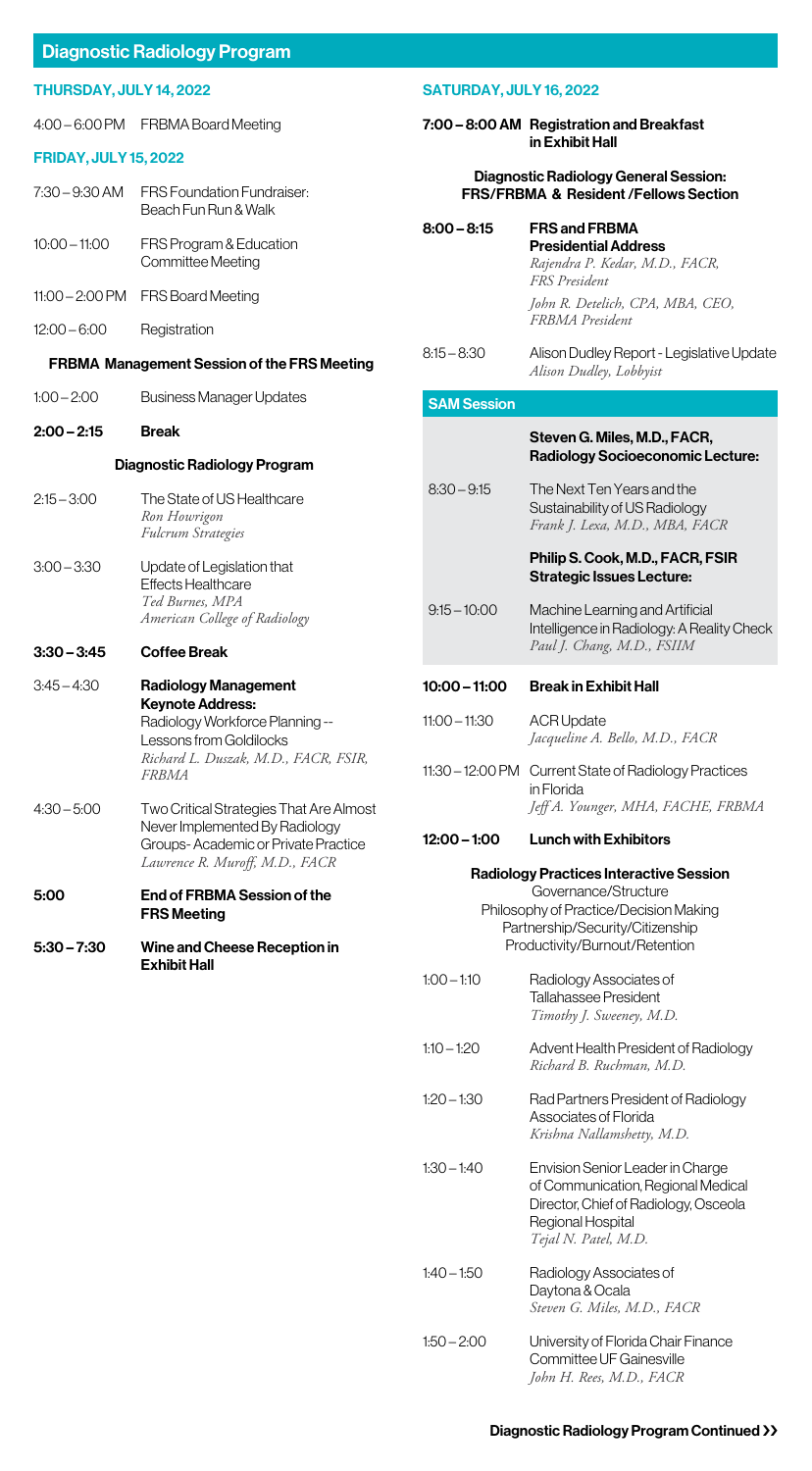| SATURDAY, JULY 16, 2022 (Continued)                                                                                           |                                                                                                                   |                   | <b>SUNDAY, JULY 17, 2022</b>                                                                                                                      |  |  |
|-------------------------------------------------------------------------------------------------------------------------------|-------------------------------------------------------------------------------------------------------------------|-------------------|---------------------------------------------------------------------------------------------------------------------------------------------------|--|--|
| Lawrence R. Muroff, M.D., FACR,<br>Radiology Leadership Lecture:                                                              |                                                                                                                   |                   | 7:30 - 8:00 AM Foundation Board Meeting                                                                                                           |  |  |
|                                                                                                                               |                                                                                                                   |                   | <b>Legacy Breakfast</b>                                                                                                                           |  |  |
| $2:00 - 2:45$                                                                                                                 | The Structural Nuances of Current<br>Radiology Practices<br>W. Kenneth Davis, Jr., J.D.                           |                   | Charles D. Williams, M.D., FACR<br>Legacy Lecture:                                                                                                |  |  |
| Health Care Attorney and Legal Advisor to<br>the ACR. Partner Katten Munich<br>Rosenman LLP<br>(formerly with Jenner & Block) |                                                                                                                   | $8:00 - 8:45$     | Abdominal Imaging:<br>Past, Present and Future<br>Joseph G. Cernigliaro, M.D., FACR                                                               |  |  |
| $2:45 - 3:05$                                                                                                                 | Panel Discussion, Q & A Session<br>Faculty                                                                        |                   | <b>Clinical Keynote Lecture:</b>                                                                                                                  |  |  |
| $3:05 - 3:30$                                                                                                                 | <b>Break &amp; Resident Poster</b><br>Svmposium ♦                                                                 | $8:45 - 9:30$     | RADIOLOGY: Out of the Darkness<br>Into the Light with Perspectives from a<br><b>Fetal Consultative Practice</b><br>Beverly G. Coleman, M.D., FACR |  |  |
| $3:30 - 4:30$                                                                                                                 | Evolution of Radiology:<br>Interactive Session                                                                    |                   | President of the ACR & Professor of<br>Ultrasound at University of Pennsylvania                                                                   |  |  |
|                                                                                                                               | Paul J. Chang, M.D., FSIIM &<br>Bradley J. Erickson, M.D., Ph.D.                                                  | $9:30 - 9:45$     | <b>Break</b>                                                                                                                                      |  |  |
| $4:30 - 5:00$<br>Radiologist Wellness                                                                                         |                                                                                                                   |                   | <b>Clinical Hot Topics in Radiology</b>                                                                                                           |  |  |
| $3:30 - 4:00$                                                                                                                 | B. Nicholas Hatton, M.D.<br><b>Resident &amp; Fellows Section Breakout Session ♦</b><br>Interviewing for Success: | $9:45 - 10:05$    | Irreversible Electroporation, Shocking<br>ablation into the 21st Century<br>R. Evan Heithaus, M.D.<br>University of Florida, Interventional       |  |  |
|                                                                                                                               | Getting the Radiology Job You Want                                                                                |                   | Radiology                                                                                                                                         |  |  |
| $4:00 - 4:10$                                                                                                                 | Question and Answer Session<br>Lawrence R. Muroff, M.D., FACR                                                     | $10:05 - 10:25$   | Measuring Productivity:<br>Value Beyond RVUs<br>Ryan Harvey, M.D. - USF/FSU                                                                       |  |  |
| $4:10 - 4:40$                                                                                                                 | COVID-19 Effects on the Practice<br>and Future of Radiology                                                       | $10:25 - 10:45$   | Body imaging: 2022 Update<br>Frederico Souza, M.D.<br>Radiology Associates of South Florida                                                       |  |  |
| 4:40 – 4:50                                                                                                                   | Question and Answer Session<br>Jacqueline A. Bello, MD, FACR                                                      | $10:45 - 11:00$   | Resident Poster Symposium Awards ♦                                                                                                                |  |  |
| $4:50 - 5:00$                                                                                                                 | <b>Fellow and Resident</b><br><b>Section Elections</b>                                                            | 11:00             | End of Program                                                                                                                                    |  |  |
| 5:00                                                                                                                          | Rejoin Diagnostic Radiology<br>Program                                                                            | $11:00 - 11:15$   | FRS Business Meeting ♦                                                                                                                            |  |  |
| 5:00                                                                                                                          | <b>End of Session</b>                                                                                             | $11:00 - 1:30$ PM | Job Fair $\blacklozenge$                                                                                                                          |  |  |
|                                                                                                                               |                                                                                                                   | 1:30              | <b>End of Meeting</b>                                                                                                                             |  |  |
| $5:45 - 7:30$                                                                                                                 | <b>Gold Medal Reception and</b><br><b>Cocktail Party</b>                                                          |                   |                                                                                                                                                   |  |  |

Diagnostic Radiology Program (Continued)

\* This SAM session will be submitted for approval and is subject to change. | ♦ Not accredited for *AMA PRA Category 1 Credit(s)TM* | Faculty & topics subject to change.

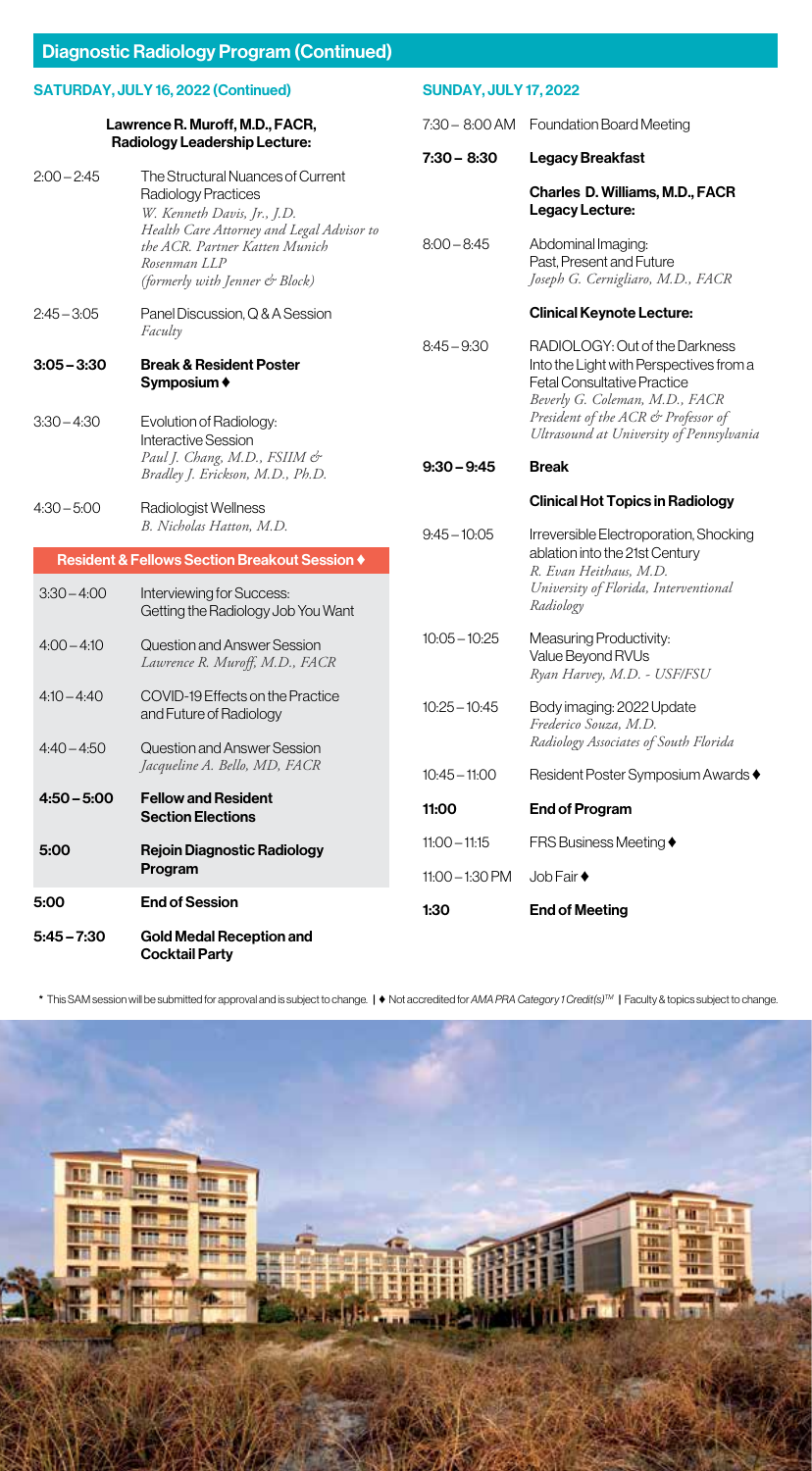## SATURDAY, JULY 16, 2022

#### 7:00 – 8:00 AM Registration and Breakfast in Exhibit Hall

## SATURDAY, JULY 16, 2022 (Continued)

## Radiation Oncology Program

|                                                                                                                |                                                                                                                                                                                                                                                                                                               | Evolving Paradigms of Radiation Therapy<br>in Hematologic Malignancies<br>Timothy Robinson, M.D., Ph.D. -                                       |
|----------------------------------------------------------------------------------------------------------------|---------------------------------------------------------------------------------------------------------------------------------------------------------------------------------------------------------------------------------------------------------------------------------------------------------------|-------------------------------------------------------------------------------------------------------------------------------------------------|
| FRS and FRBMA<br><b>Presidential Address</b>                                                                   |                                                                                                                                                                                                                                                                                                               | Moffitt Cancer Center                                                                                                                           |
| Rajendra P. Kedar, M.D., FACR, FRS<br>President                                                                | $1:30 - 2:00$                                                                                                                                                                                                                                                                                                 | High-Dose Conformal Proton<br>Radiotherapy for Skull-Base                                                                                       |
| John R. Detelich, CPA, MBA, CEO,<br>FRBMA President                                                            |                                                                                                                                                                                                                                                                                                               | Malignancies<br>Adam Holtzman, M.D -<br>University of Florida Proton                                                                            |
| Alison Dudley Report -                                                                                         |                                                                                                                                                                                                                                                                                                               | Therapy Institute                                                                                                                               |
| Alison Dudley, Lobbyist                                                                                        | $2:00 - 2:30$                                                                                                                                                                                                                                                                                                 | Prostate Cancer Disparities in the<br>Precision Medicine Era                                                                                    |
|                                                                                                                |                                                                                                                                                                                                                                                                                                               | Brandon Mahal, M.D. -<br>University of Miami                                                                                                    |
| The Next Ten Years and the<br>Sustainability of US Radiology<br>Frank J. Lexa, M.D., MBA, FACR                 | $2:30 - 3:00$                                                                                                                                                                                                                                                                                                 | Creative Problem Solving in<br>Gyn Brachytherapy<br>Anamaria Yeung, M.D -<br>University of Florida                                              |
|                                                                                                                | $3:00 - 3:30$                                                                                                                                                                                                                                                                                                 | <b>Poster Review and Break</b>                                                                                                                  |
| Machine Learning and Artificial<br>Intelligence in Radiology:<br>A Reality Check<br>Paul J. Chang, M.D., FSIIM | $3:30 - 4:00$                                                                                                                                                                                                                                                                                                 | Updates on the Radiation Oncology<br>Alternative Payment Model:<br>6 months Post Implementation<br>Mark Waddle, M.D. -<br>Mayo Clinic Rochester |
| <b>Break in Exhibit Hall</b>                                                                                   | $4:00 - 5:00$                                                                                                                                                                                                                                                                                                 | <b>Resident Updates:</b>                                                                                                                        |
| <b>ACR Update</b>                                                                                              |                                                                                                                                                                                                                                                                                                               | <b>Resident Presentations</b>                                                                                                                   |
|                                                                                                                | 5:00                                                                                                                                                                                                                                                                                                          | <b>End of Session</b>                                                                                                                           |
| in Florida<br>Jeff A. Younger, MHA, FACHE, FRBMA                                                               | $5:45 - 7:30$                                                                                                                                                                                                                                                                                                 | <b>Gold Medal Reception and</b><br><b>Cocktail Party</b>                                                                                        |
|                                                                                                                | Diagnostic Radiology General Session: FRS/FRBMA<br>Legislative Update<br>Steven G. Miles, M.D., FACR,<br>Radiology Socioeconomic Lecture:<br>Philip S. Cook, M.D., FACR, FSIR<br><b>Strategic Issues Lecture:</b><br>Jacqueline A. Bello, M.D., FACR<br>11:30 - 12:00 PM Current State of Radiology Practices | $1:00 - 1:30$                                                                                                                                   |

12:00 – 1:00 Lunch with Exhibitors

Faculty & topics subject to change.

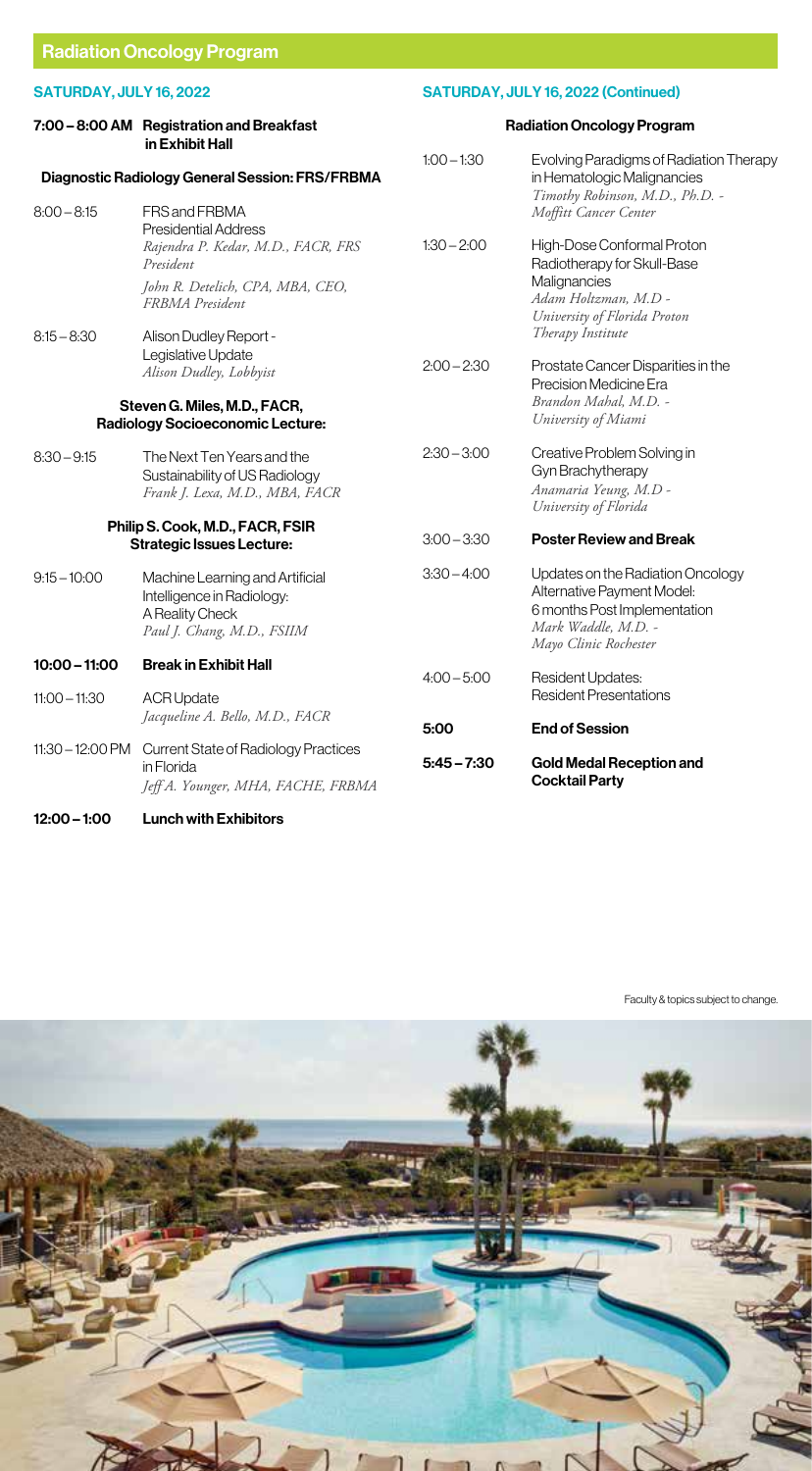

## 2022 Annual Meeting of the FRS & FRBMA

July 15 - 17, 2022 The Ritz-Carlton Amelia Island Amelia Island, FL

#### About The Resort

Make memories at The Ritz-Carlton, Amelia Island, where southern charm, magnificent scenery and casually elegant surroundings exemplify the gentle ambience of this barrier island's luxury beachfront resort. Revel in the stunning coastal views revealed from the private balcony of luxurious accommodations inspired by the ocean.

#### How To Get There

Fly directly to Jacksonville International Airport, located approximately 45 minutes southwest of the Ritz-Carlton Amelia Island. Daily flights are available.

Space is Limited - Reserve Today: Call Ritz-Carlton Amelia Island for Reservations at: 866-763-2960 and identify yourself as a registrant of "FRS and FRBMA Annual Meeting" to receive the group discount or make your reservation online at:

**BOOK ONLINE:** https://book.passkey.com/go/FRS2022

Group Room Rates Start At................................... \$299/nt. (single/double occupancy)

## **HOTEL TAX:** 12%

**ROOM PREFERENCE:** King bed/Two queen beds – Smoke Free Property

**HOTEL CUT-OFF DATE:** June 22, 2022 (group rates 3 days prior/post – space available basis)

**RESORT FEE:** \$17.00 per room, per night

**OVERNIGHT VALET PARKING:** \$26.00

**DEPOSIT POLICY:** All reservations require a credit card at the time of booking.

**CANCELLATION POLICY:** All cancellations must be made at least seven (7) days prior to scheduled arrival or will result in first and last night's room & tax penalty. Check in time is: 4:00 PM; Check out time is: 11:00 AM.

**HOTEL:** 4750 Amelia Island Parkway Amelia Island, Florida 32034 (904) 277-1100